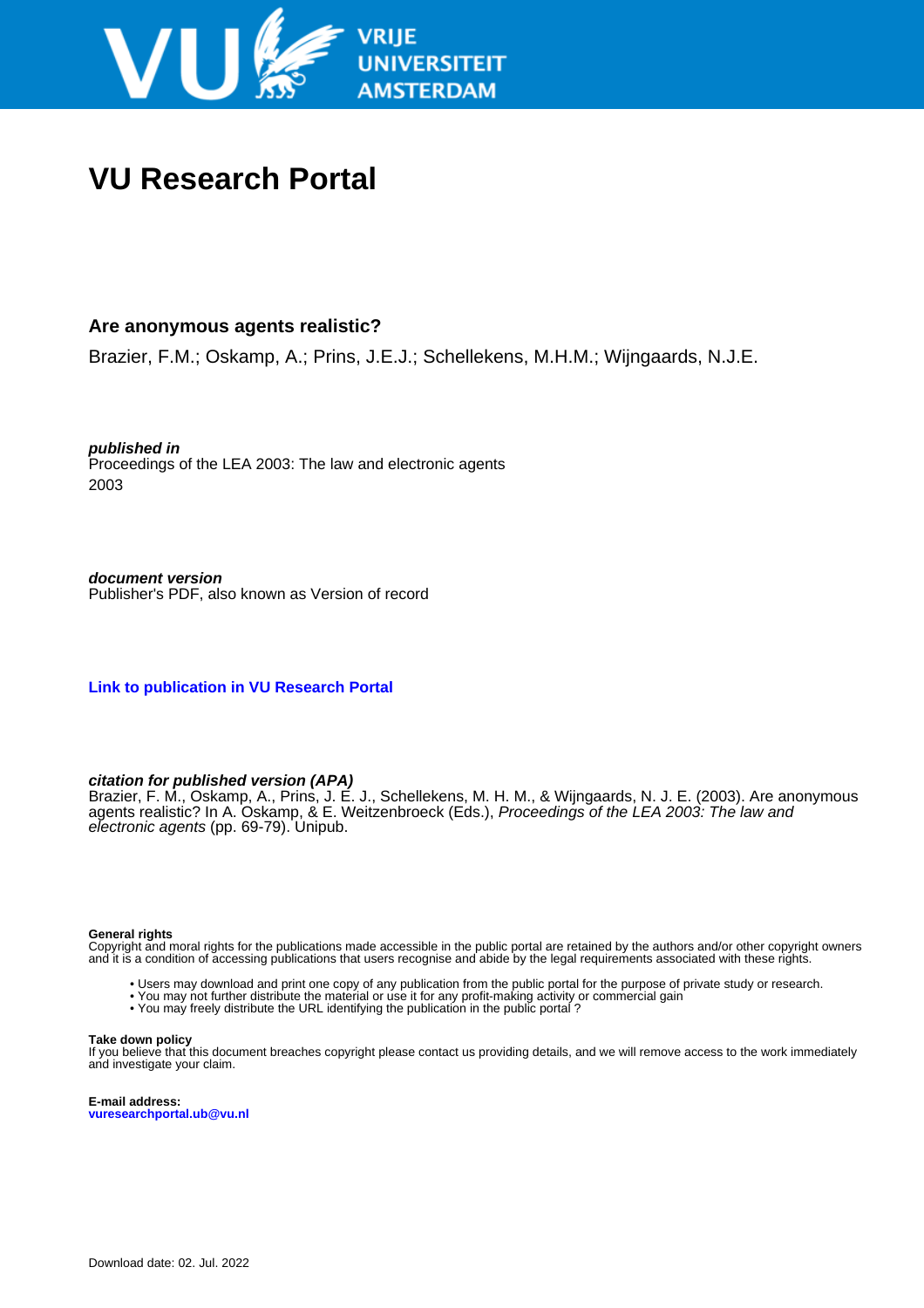## **ARE ANONYMOUS AGENTS REALISTIC?**

Frances Brazier<sup>1</sup>, Anja Oskamp<sup>2</sup>, Corien Prins<sup>3</sup>, Maurice Schellekens<sup>3</sup> and Niek Wijngaards<sup>1</sup>

<sup>1</sup> Intelligent Interactive Distributed Systems, Faculty of Sciences Vrije Universiteit Amsterdam, de Boelelaan 1081a, 1081 HV, Amsterdam, The Netherlands Email: {frances, niek}@cs.vu.nl Phone: +31 - 20 - 444 7737, 7756; Fax: +31 - 20 - 444 7653

 $2$  Computer and Law Institute, Faculty of Law Vrije Universiteit Amsterdam, de Boelelaan 1105, 1081 HV, Amsterdam, The Netherlands Email: a.oskamp@rechten.vu.nl Phone: +31 - 20 - 444 6215; Fax: +31 - 20 - 444 6230

 $3$  Center for Law, Public Administration and Informatization, Faculty of Law Tilburg University , P.O. Box 90153, 5000 LE, Tilburg, The Netherlands Email: {J.E.J.Prins, M.H.M.Schellekens}@uvt.nl Phone: +31 - 13 - 466 - 8044; Fax: +31 - 13 - 466 8149

**Abstract.** Software agents are involved in Internet applications such as E-commerce and may contain identificatory information about their human user such as credit cards and bank accounts. This paper discusses whether human users and software agents are allowed to be anonymous and whether anonymity is technically realisable from the perspective of Artificial Intelligence, Computer Systems and Law.

#### **1. Introduction**

In daily life, many situations occur in which humans may be anonymous. For example, a human buyer may wish to be temporarily anonymous during an auction by employing a middleman, as to not influence the price. At some (later) moment in time he may need to reveal his identity to complete the transaction. With the advent of the Internet, it becomes possible for software agents to electronically make transactions, e.g. at electronic auctions. Similar to the previous example, there may be situations in which agents may wish to remain anonymous, for example when searching the Internet for medical information. One way to accomplish this is to use middle agents (Wong and Sycara, 2002), but other options exist.

In general , there is not much known about the legal status of agents and their actions (e.g., Brazier, Kubbe, Oskamp and Wijngaards, 2002). There is even less knowledge about anonymous agents specifically: are agents, for example, allowed to be anonymous, and is this feasible? These issues are closely related to legal and technical identities of human counterparts of agents: owners, users, deployers, organisation, designer, producers, etc. In the near future legal and technical decisions with respect to these issues will greatly influence the use of software agent applications and -support. If agents have no legal status they will never be used in practice.

In theory, anonymity holds for both agents and humans. Human anonymity can be arranged by an agent keeping identificatory information about humans confidential. In specific situations it may be desirable to have agents be 'anonymous', i.e. not be (easily) traceable in their actions, nor (easily) relateable to a human owner or user. To this end, an agent may strategically employ a number of identities: pseudonyms. This implies that various levels of anonymity exist, ranging from brief temporal anonymity to absolute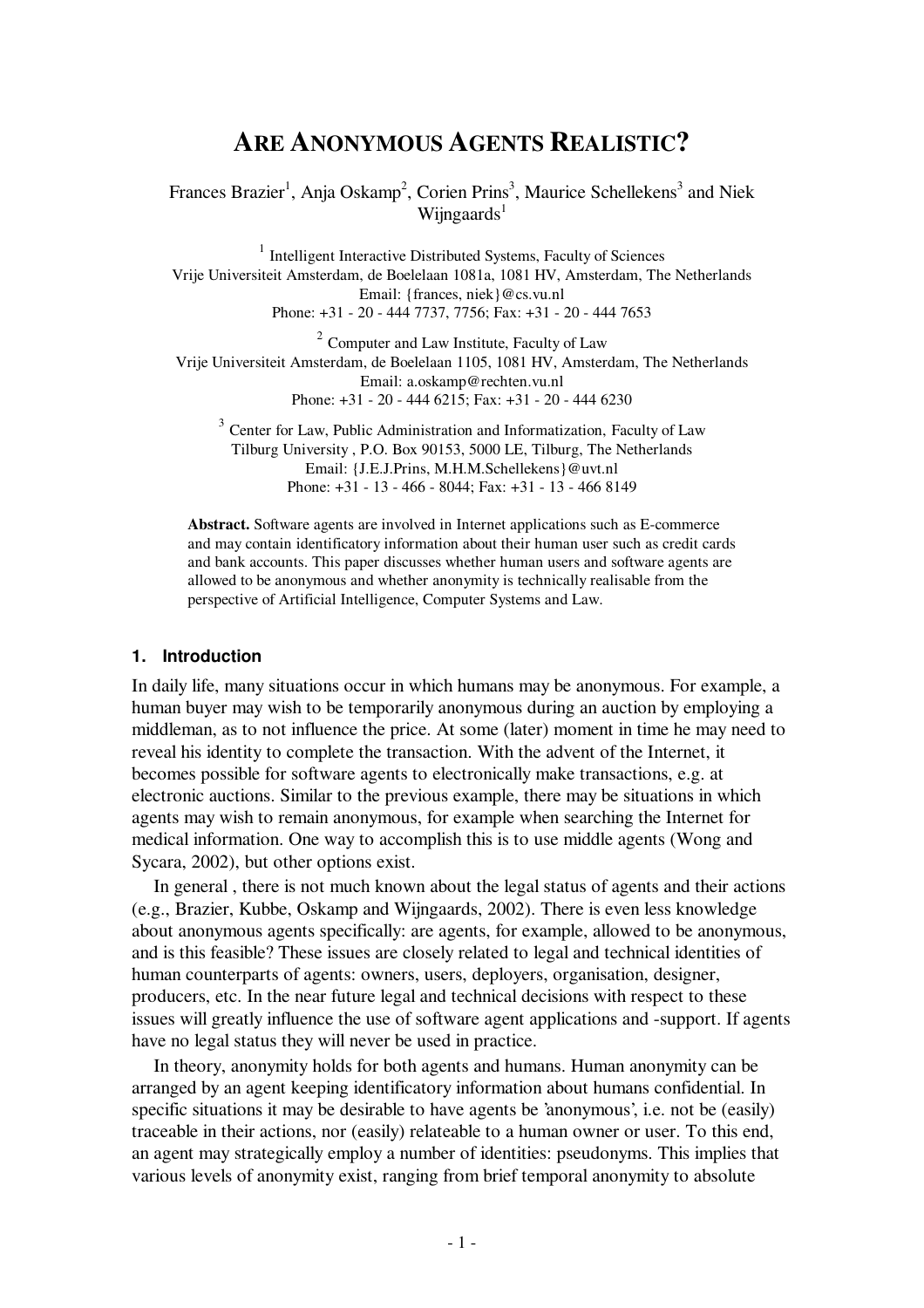anonymity; although the latter cannot be guaranteed (no techniques are known to the authors).

This paper provides a view on identity and anonymity by discussing legal issues in Section 2 and a technical perspective in Section 3, and concludes with a discussion in Section 4. Legal issues are dealt with according to Dutch law and – where appropriate – EU legislation.

## **2. Legal Issues for Identity and Anonymity**

#### **2.1 Legal obligations to reveal ones identity**

Legal obligations to identify oneself in online environments are relatively scarce. The Dutch Identification Duty Act imposes a passive identification obligation in certain situations, such as fare dodging or visiting a soccer match. The Act requires identification by means of one of the prescribed means of identification, such as a passport. For the time being, the prescribed means of identification do not lend themselves for on line use. The Act is thus only of theoretical value for on line situations.

With respect to the use of software agents, the obligations to identify oneself formulated in the directive on electronic commerce and the distance-selling directive are especially relevant. The user of a software agent acting as a provider of services of the information society, as a person making commercial communications, or supplying goods at a distance (as defined in the latter directive) has to make his identity actively known. The user of a software agent must adhere to the following obligation with respect to selfidentification:

- The active identification obligation of art. 5 Directive 2001/31/EC imposes requires of the service provider that identification information is permanently available; a website is an adequate means to make the information 'permanently' known. A single message to a software agent's human counterpart is not conform the permanency requirement.
- The active identification obligation of art. 6 Directive 2001/31/EC requires of the sender of commercial communication, also known as spam that identification information is clearly indicated or referred to in the (spam)message; this requirement does not seem to be problematic with respect to agents, even if the (spam)message is delivered to a software agent's human counterpart.
- Dutch National legislation requires certain contracts to be in writing. On line, this form requirement may be met by using an electronic functional equivalent to traditional writing (art. 9 Directive 2001/31/EC). According to the Dutch Implementation Bill, the electronic equivalent of writing must be such that the identity of the contracting parties is determinable to a sufficient degree. This means that a software agent used to close contracts must be able to reliably pass on the identity of its user (i.e. one of the contracting parties), so that this can be 'incorporated' in the contract. This may mean that the agent must be able to use the electronic signature of its user.
- Identification on the basis of Directive 97/7/EC (on distance selling): the supplier must make identification data available to the consumer in writing or in another durable medium available and accessible to the consumer. This means that delivery to a consumer's mobile agent is not enough. After all, an agent may – if it is mobile – not be accessible at all times by its user. Furthermore, it seems difficult to guarantee storage on a durable medium.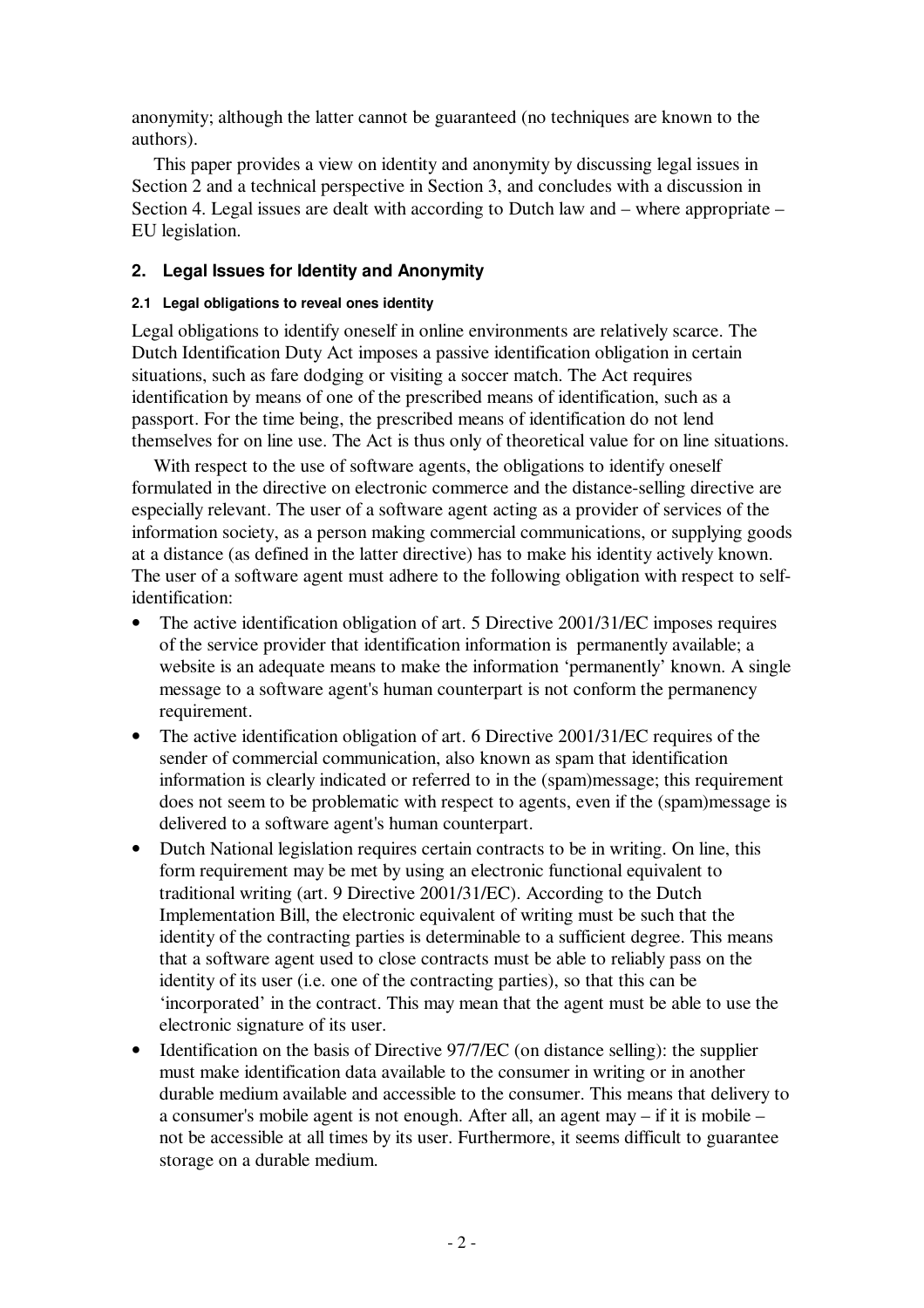#### **2.2 Anonymity**

Sometimes a person wants to hide his identity or participate under a pseudonym in social life. The bidders at an auction may, e.g., want to hide their identity in order to avoid a negative influence on the price-formation. A person may thereto make use of a software agent that hides his 'true' identity.

## *Seeking anonymity*

Legally, the status of anonymity is rather subtle. On the one hand, a right to anonymity does not exist. On the other hand, a person is not prohibited to try and find anonymity with the help of organisational, technical or contractual means. The use of a software agent hiding the identity of its user while acting on the Internet is therefore allowed.

This also holds for contracting. The key principle of the Dutch contract law is that contracts can, in principle, be entered into without prescribed form: 'unless stipulated to the contrary, declarations, including notifications, can be given in any form and can be incorporated in behaviour', reads Article 3:37, paragraph 1, of the Dutch Civil Code. Unless opposed by imperative law, the parties are free to incorporate in the contract the obligation that their mutual identity is specified based on the principle is that the parties themselves determine the method used to declare their intent. This could, therefore, be an absolutely anonymous one. This makes absolutely anonymous electronic legal transactions possible. Thus, it also allows for the use of agents that do not reveal the identity of its user.

Anonymity is, however, limited in that a person cannot deny identification duties that rest upon him. The mere existence of an identification duty does, however, does not imply a lack of anonymity. The anonymity is only lifted by observance to the identification duty. Someone wishing to protect his anonymity may, therefore, want to evade situations in which such a duty must be fulfilled.

#### *Attempting to identify an anonymous person*

As noted above, a person may seek anonymity using the means he sees fit. The reverse however may also hold: other people may, in principle, try to find out the identity of someone who is anonymous. Someone trying to unveil the identity of an anonymous person must observe the law in doing so: he may e.g. not infringe upon the privacy of the anonymous person, he is not allowed to hack into computers or wiretap telecommunications. From these examples it appears that a number of legal rules exist that can be helpful in protecting ones anonymity, although 'anonymity' is not the prime object (rechtsgoed) that is protected by the rules. One could say that those rules provide 'flanking' protection to anonymity. Any acts aimed at finding out a person's identity that are not unlawful, may thus be used. One may e.g. ask a third person to disclose the identity of an anonymous person. In general, the third person is of course under no duty to disclose the identity.

#### **2.3 A Software Agent protecting anonymity**

With respect to software agents the most pressing problem with respect to anonymity may very well be the following. A software agent contains information that identifies or could help to identify its user, which information it needs to fulfil its task. Nonetheless, the agent is programmed to maintain the anonymity of its user. If the agent is also mobile, it may often reside on computer systems 'far from home' . These systems may not be sympathetic to the idea of maintaining a user's privacy. The question thus is the following: are the data in a software agent legally protected against inspection by the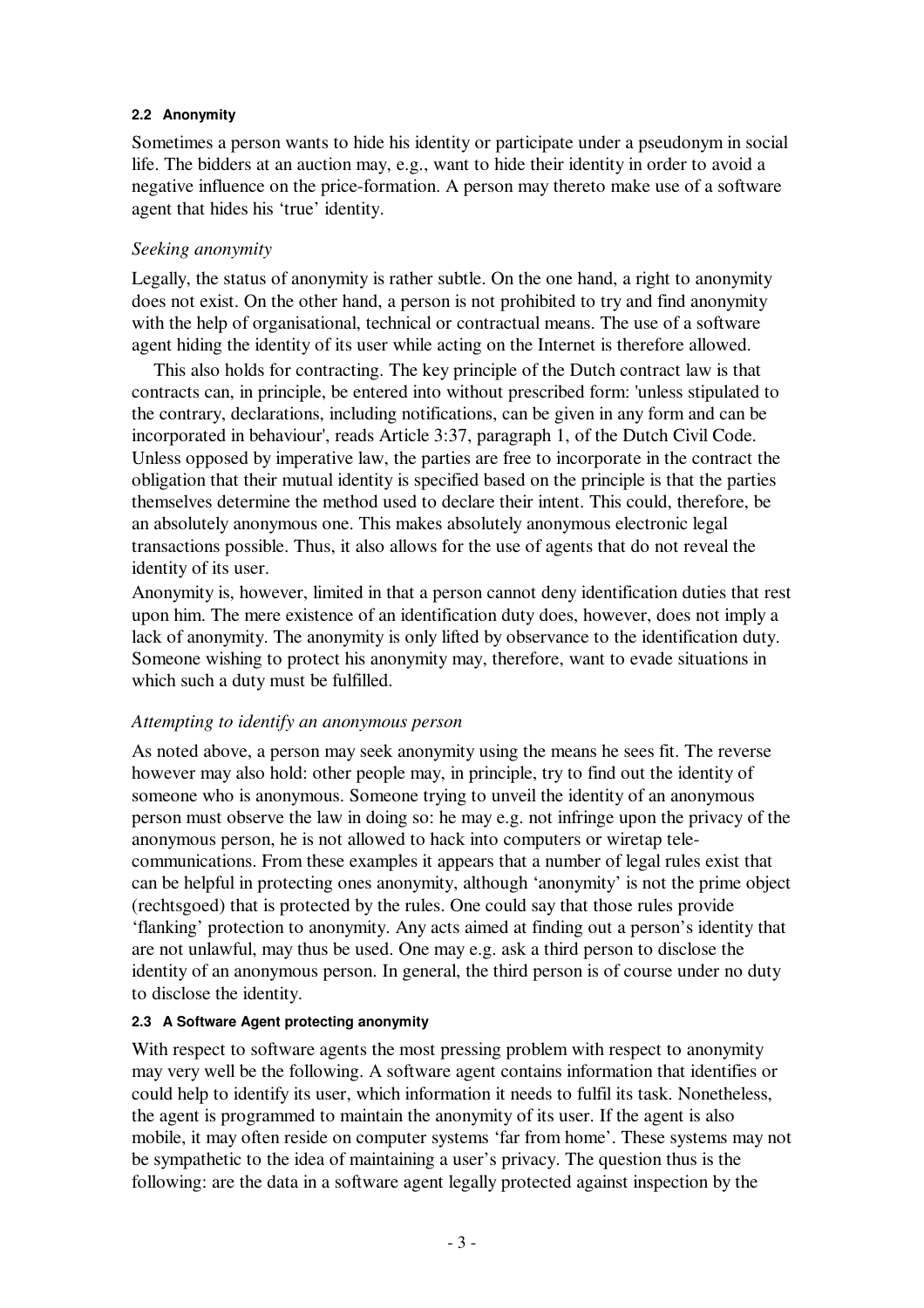owner of the system on which the agent finds itself? If so, under what conditions? In this respect, the Dutch Computer Crime II Bill is relevant [Tweede Kamer 1998/99, 26671, nrs. 1-2]. In this Bill the following provision (art. 273d Dutch Criminal Code) can be found:

With imprisonment of at most one and a half year or a fine of the fourth category (i.e. Euro 11250,-) will be punished a person employed by a provider of a public telecommunications network or –service:

- a. who wilfully and without right inspects data that have been stored or are processed or transmitted with the help of such network or service and that are not destined for him, or who wilfully and without right copies, taps or records such data for himself or another.
- $b. \qquad [ ... ]$

If and when this provision is enacted, data inside a software agent are protected against unwanted inspection. Two of the conditions that must be met, are discussed in this section: what does 'without right' mean? What is a provider of a public telecommunications network or –service?

Without right: according to the explanatory memorandum this addresses the situation that a provider of telecommunication without authorization of the person concerned inspects personal data of his customers that are stored in the provider's computers (e.g. e-mail in an e-mailbox) [Tweede Kamer 1998/99, 26671, nr. 3, p. 47]. So the protection only seems to extend to 'personal data' . The example mentioned (e-mail) further seems to highlight that the personal data must be recognisable as such. In case of a mailbox this is clear: a mailbox is recognisable as such and everybody expects to find personal data in a mailbox. That a software agent contains personal data is however not self-evident. So if an agent contains personal – especially identification – information it is relevant that the information is recognisable as such and cannot be inspected 'by accident' . So, in order to qualify for legal protection under this provision, it is necessary to store these data in encrypted form. However, it is unlikely that the encryption needs to be especially elaborate. Probably, it suffices to use a rather simple form of encryption.

The second condition to keep in mind is that the provision is only applicable to providers of public telecommunication networks or –services. Telecommunication is not restricted to just traditional telecommunications operators (e.g. KPN, BT etc.) but all telecommunications providers are covered by the term: thus also e.g. Internet Access Providers. However, the networks or services they provide must be public, meaning it must be available to the public. In closed networks, the provision is not applicable. It is then up to the parties to agree on the confidentiality of the data in agents, if they desire to do so.

## **3. Technical Issues for Identity and Anonymity**

The subjects of identity and anonymity play a double role for agents: agents themselves usually have an identity, and an agent may carry confidential information which can be used to identify one or more humans. Examples of confidential information include personal information and identification information such as banking information, credit cards, money, information about its organisation, information about its owner, logins and passwords, and information about its user. Legal duties may require to safeguard *any* confidential information from unwanted disclosure and traceability, including information which may identify humans. The identity of agents is commonly used for communication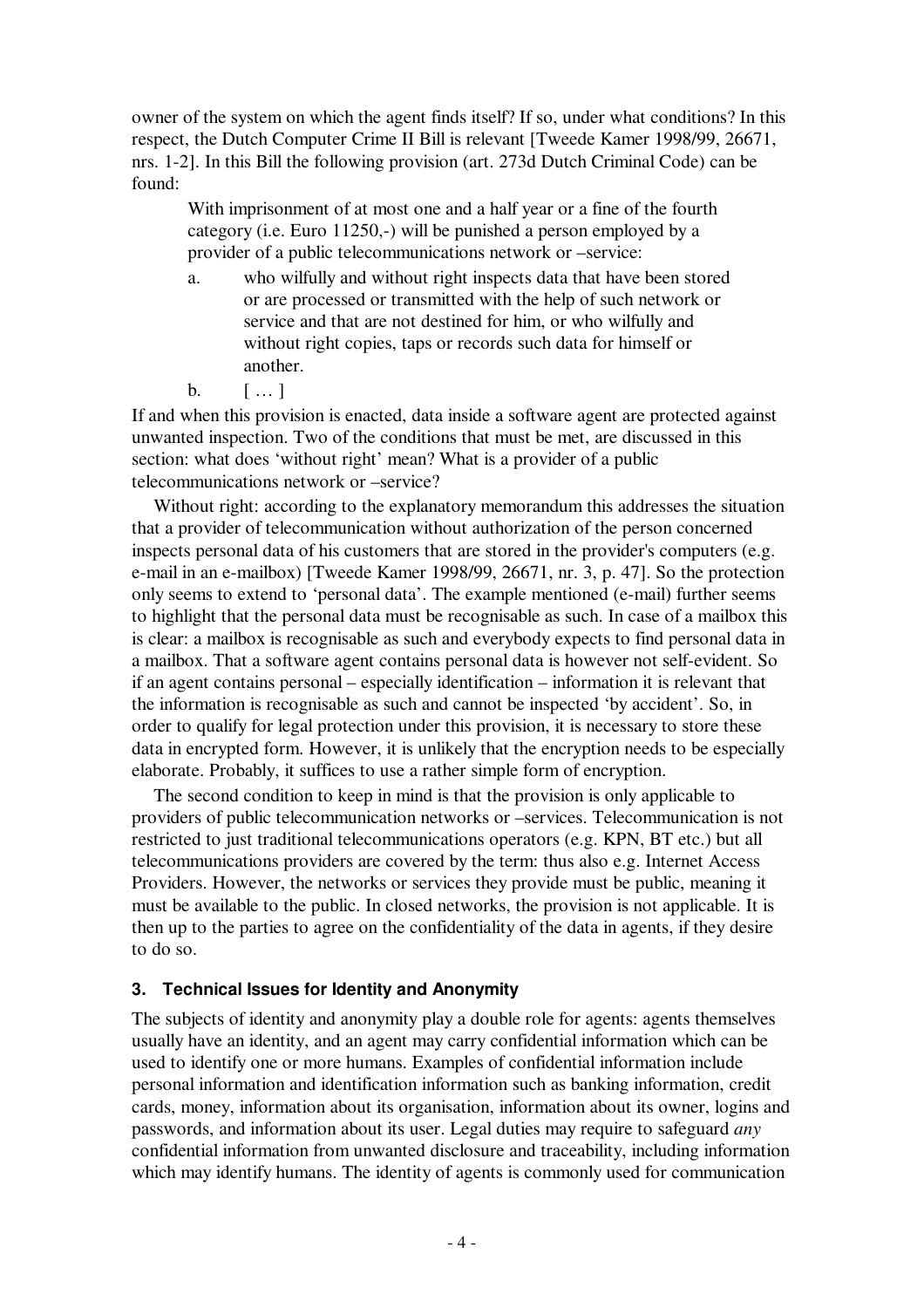purposes and is usually made public in location services (cf. yellow pages).

Agent platforms host agents, i.e. they offer environments in which agents run, supporting services such as communication and mobility. A number of agent platforms currently exists, including FIPA-OS (FIPA, 2001), OAA (Martin, Cheyer and Moran, 1999), Jade (Bellifemine, Poggi and Rimassa, 2001), ZEUS (Nwana, Ndumu, Lyndon and Collis, 1999), and AgentScape (Wijngaards, Overeinder, Steen and Brazier, 2002).

Confidential information in an agent is only to be disclosed to other agents and agent platforms in specific situations and under given conditions. Other agents may, however, fool an agent into revealing confidential information. Agent platforms may also have the ability to fully inspect an agent. Confidential information thus needs to be protected from untrusted agent platforms and other agents.

Protecting confidential information not only depends on techniques but also on protocols and standards. Techniques imply technical measures to protect agents from ill willing subjects. Protocols have to do with general agreements and standards on how to use the agents and information contained therein. Using protocols does not imply that protection on a technical level (e.g. see the legal requirements about encryption in an open system) is not needed. Below is a brief description of common techniques for information protection (Anderson, 2001; Tanenbaum and Steen, 2002):

- Cryptography is based on the principle that information can be encrypted with a key which results in unintelligible information, which in turn can be restored to its original form when it is decrypted with the same key (symmetric cryptosystem).
- Public key infrastructures are based on the principle that a unique pair of encryption and decryption keys is employed (asymmetric cryptosystem). The effect is that information encrypted with the public key, can only be decrypted via the private key, and *vice versa*. Commonly, a certification authority is used to assert that a specific public key is owned by a specific entity.
- Digital signatures are based on the principle that on the basis of information, a unique number can be computed by an irreversible mathematical function (a hash-function) and is usually signed by the owner of the information. Commonly, digital signatures are employed to verify the integrity of the information: the receiver can also compute the unique number, and compare this with the received number in the decrypted signature (e.g. using PKI).
- Split keys are based on the principle that an agent is given part of a private key, while the other part remains, e.g., with the user. To use the private key, the agent needs to obtain the other part of the private key, e.g. from its user or a trusted third party.
- Cloaking and watermarking are based on the principle of steganography, i.e. hiding information in cover-information: an agent may hide its private keys in, e.g., its code.
- Certificates are based on the principle that a trusted third party can provide digitally signed information, e.g. for permissions and electronic money (Sherif, 2000).

An important issue related to these techniques concerns distributing keys: how to know which key belongs to which entity? Approaches are being developed involving both trusted public systems (centralised) or webs of trust (decentralised), e.g. to verify an agent's identity.

Confidential information and agent identities play a role in the following situations:

- *Mobility:* software agents may migrate to locations, some of which may be malicious or non reliable for other reasons. Confidential information in mobile agents has always a risk of being disclosed unless encrypted.
- *Cloning*: software agents may be cloned, i.e. a copy is made which is completely the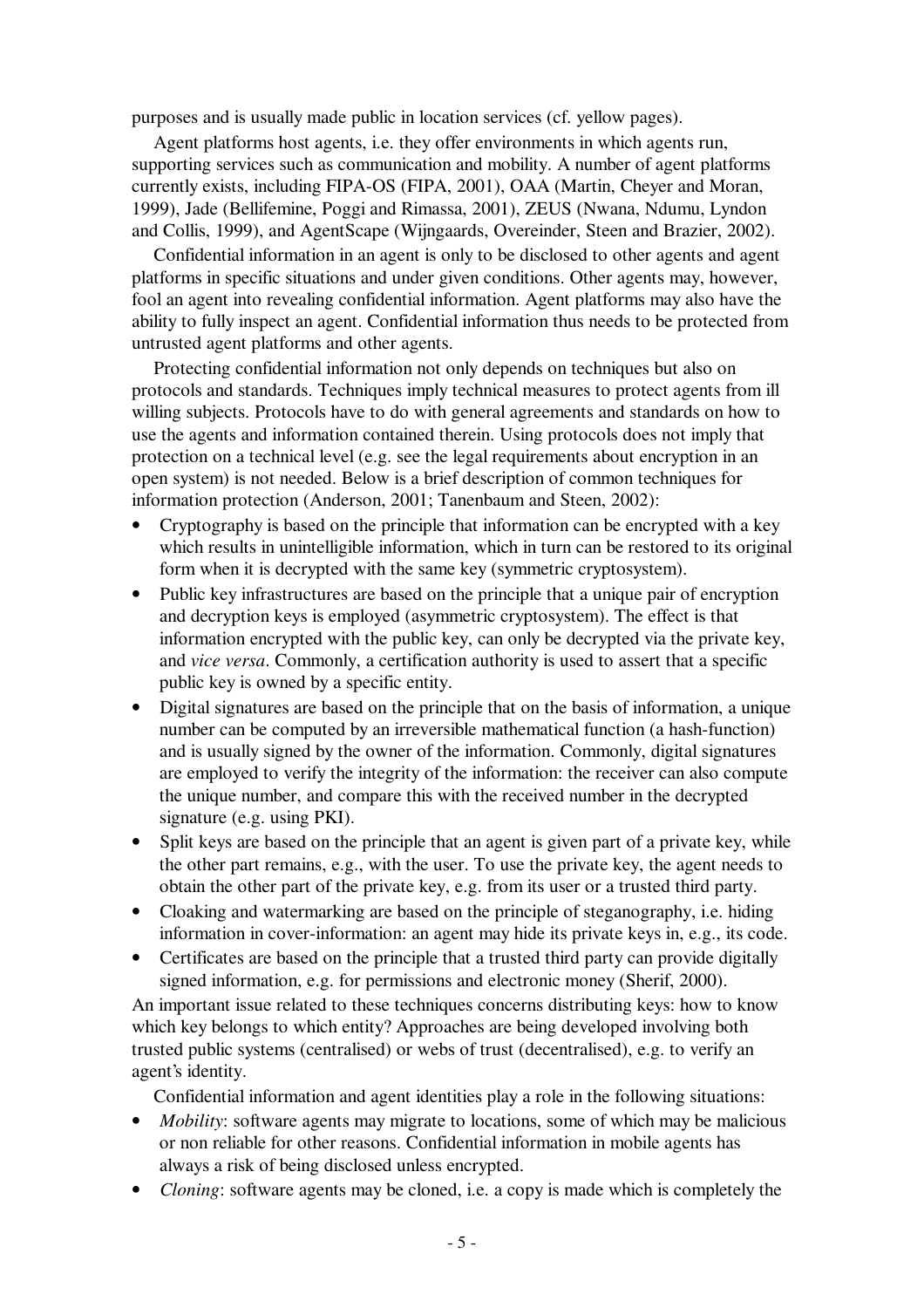same as the original (including confidential information). It is debatable whether a clone has the same identity as the original; in some definitions of cloning the clone is always the same as the original, to the extent that one can give information to the clone and obtain it from the original: they're indistinguishable (note that some agent platforms may not support multiple agents with the same identity). In other cases, when the clone of an agent "runs its own life", a different identity is assigned. This issue requires more research.

• *Aggregation*: software agents which are grouped together may also have a collective identity. Examples include all agents of one user or agents that currently work on a shared problem. A collective identity may be used for communication purposes, but also for acting. In the latter case, usually a specific agent assumes the collective identity and is able to act. This issue requires more research.

Protecting confidential information also depends on protocols, which may specify when confidential information is revealed, to whom, how it is to be used, and what is to be logged. However, an agent implicitly trusts the agent platform it runs on: a computer has complete control over all agents it hosts, but not necessarily all information contained in agents. Although tracing techniques may be used to detect whether an agent platform disobeys protocols, damages may still occur. This also applies to other agents, whether they act according to protocol, and whether tracing can be useful for detection and prevention. Traceability or logging of actions is commonly part of both agent protocols and technical protocols. Traceability involves logging information about agent actions, a process which leads to large amounts of tracing data, possibly distributed among multiple agent platforms in different legal domains. Determining the granularity of the actions logged, the reliability of tracing data, and storing and processing such tracing data may not be easily accomplished and requires more research.

Agent platforms use access control policies to decide which agents to host. Such access control policies may favour agents which have an identity of their own (i.e., can be traced), and e.g. whether the identity of their human designer, human owner, and/or human user is known or traceable (e.g. via trusted-third parties). This may conflict with the needs of some human users, who may wish to remain anonymous at all times.

Based on the current technological situation, options are to

- place minimal confidential information in a software agent.
- use appropriate techniques to hide confidential information.
- use appropriate protocols when interacting with other agents and agent platforms.
- place appropriate protective strategies in a software agent.
- reflect on the consequences when confidential information becomes (semi-)public.
- use appropriate access control policies in agent platforms.

Research is needed to determine what 'appropriate'entails: to this end protocols and techniques need to be analysed and tested to verify their robustness and reliability in terms of computational expense, temporality, and legality.

Possible approaches to avoid using a software agent with confidential information:

- send agents without any confidential information to report back with information upon which the user can take action, e.g. an agent searches for a book in a bookstore, while the human user buys the book.
- use (e.g.) electronic cash which gives legitimacy to a specific action to be undertaken by an agent and which does not require information about a human, e.g. an agent searches for, and buys, a digital book and brings it to the human user.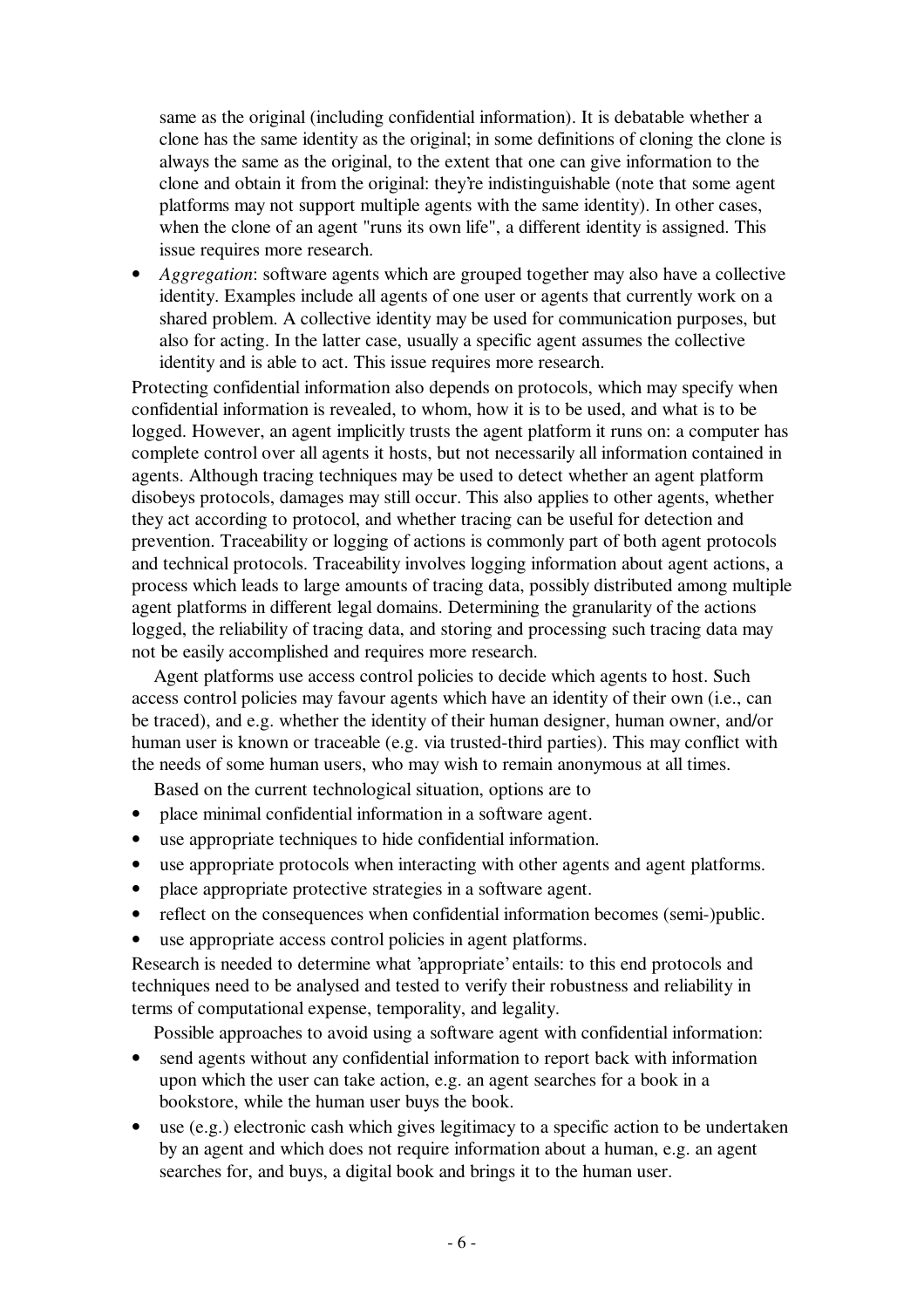#### **4. Discussion**

Software agents on the Internet are part of an open, changing, system in which anonymity of humans and agents may sometimes be useful. This paper discusses whether anonymous agents are realistic from a legal and technical point of view. In theory only human beings may perform transactions. To perform transactions for a human counterpart, an agent may need to carry identification information. A distinction can be made between legal and technical identity. Whether the legal identity of a human and an agent can or even should be the same needs to be further researched. The technical identities will differ; the human's identity may or may not be carried by an agent. The agent's identity is commonly used to trace the agent's actions and for inter-agent communication.

If the information carried by an agent is confidential it needs to be protected in an open system. A number of techniques for protecting confidential information have been introduced. Anonymity hinges on the principle that information is kept confidential: if at some moment in time an entity discloses the human user of an agent this can be combined with traces of the agent and disclose privacy sensitive information. In addition, anonymity is usually used temporarily, often with a good reason, e.g., when concluding negotiations to finalise a transaction after anonymously gathering information. The consequence of disclosing an identity depends not only on current conversation partners, but also indirectly on the availability of tracing data. Note also that results in mathematics and computer science will most likely make it possible to decrypt currently encrypted information in the future.

Although a number of techniques for protection of confidential information exist, more research is needed about the applicability (when is it most useful), robustness and reliability (when will it fail), and temporality (when will it be deciphered)?

Issues for further research:

- analysis of legal and technical identities of humans and agents
- traceability: analysis of large amounts of tracing data from distributed sources, e.g. in co-operation with analysis of DNS tracing data (http://www.nlnetlabs.nl/dnsanalyzer),
- develop realistic, secure environments for agents, including experiments to assess reliability, security, scalability, and feasibility.
- develop identity management models.

#### **Acknowledgements**

The ALIAS project is supported by NLnet Foundation, http://www.nlnet.nl/. The ALIAS project is a multi-disciplinary project specifically aimed at exploring the legal status of agents and the implications of their use. The authors wish to acknowledge the contributions made by the participants of the ALIAS project: Martin Apistola, Onno Kubbe, Erik Schreuders and Marten Voulon; http://www.iids.org/alias/.

#### **References**

Anderson, R. (2001), *Security Engineering: A Guide to Building Dependable Distributed Systems*, Wiley Computer Publishing, New York.

- Bellifemine, F., Poggi, A. and Rimassa, G. (2001), Developing Multi-Agent Systems with a FIPA-Compliant Agent Framework, *Software: Practice and Experience*, **31**(2), pp. 103-128.
- Brazier, F.M.T., Kubbe, O., Oskamp, A., and Wijngaards, N.J.E. (2002), Are Law-Abiding Agents Realistic? Sartor, G. and Cevenini, C. (Eds.), *Proceedings of the workshop on the Law of Electronic Agents (LEA02)*, pp. 151-155.